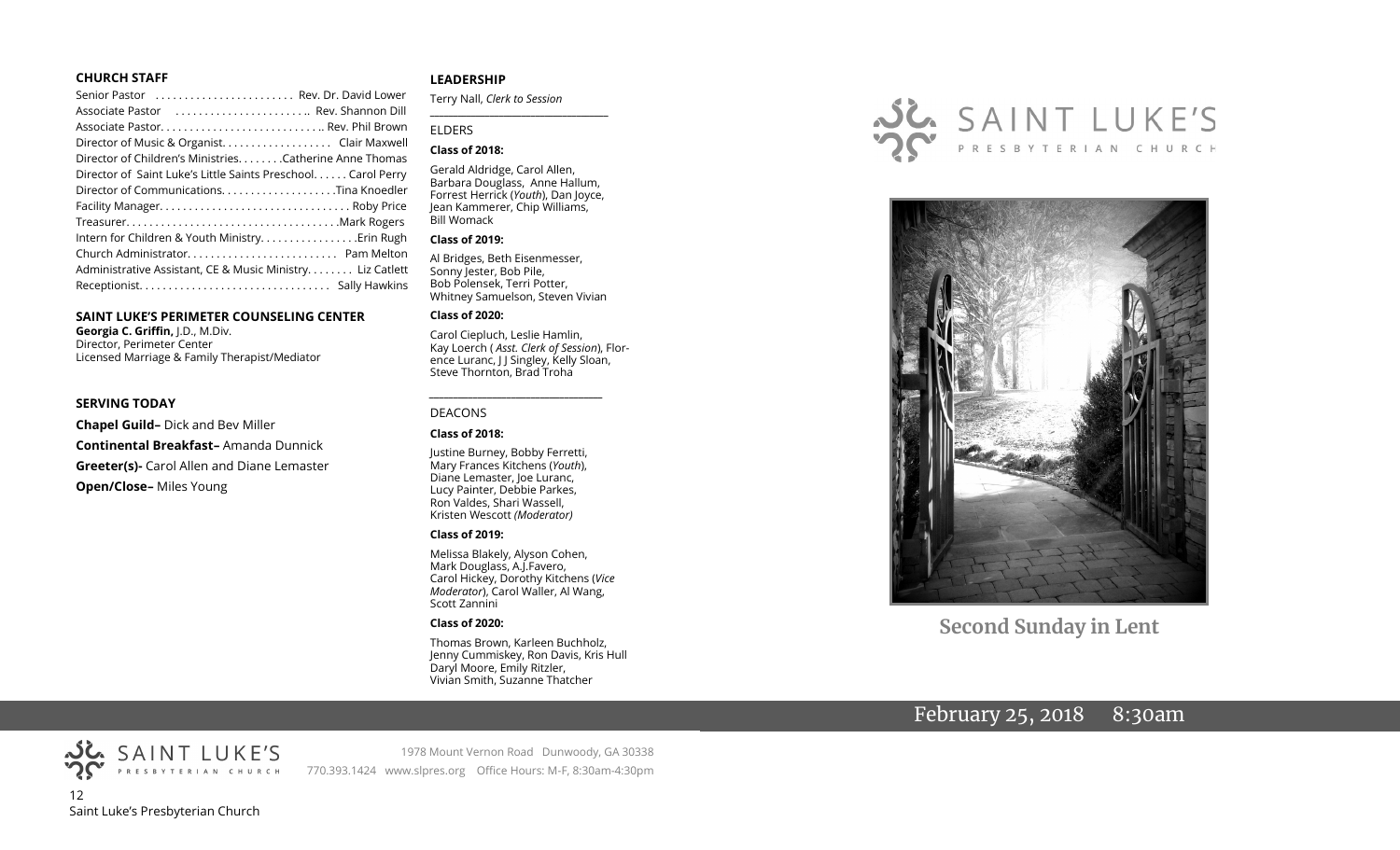

1978 Mount Vernon Road • Dunwoody, Georgia 30338 770.393.1424 • www.slpres.org

#### **February 25, 2018**  Second Sunday in Lent

## **Liturgical Color:** Purple

*Liturgical colors can orient us to the season of the church year and help to engage the sense of sight in worship. Purple marks the seasons of penitence and preparation, Advent and Lent.*

# **SUNDAY SCHEDULE**

8:30am Chapel Communion Service 9:30am Sunday School 10:30am Sanctuary Worship Service *Nursery available at all services and Sunday School.* 

# MISSION

Responding to God's call and empowered by the Holy Spirit, we invite all to join us in knowing, serving, and sharing Jesus Christ here and around the world.

# VISION

To be a beacon of faith, hope, and love– every member an active disciple in Christ's ministry.

# **WELCOME, GUESTS!**

We are delighted you are worshipping with us.

**DURING** the Welcome, please print the requested information on the Friendship Pad and pass the Friendship Pad down the pew.

**AFTER** the worship service, please join us outside the Chapel where our Pastors will be available to answer questions and provide you with a loaf of freshly-baked bread.

**FOR MORE** information about our programs, ministries or membership, please contact one of our Pastors at 770.393.1424, or visit our website: slpres.org.

**THAT ALL MAY WORSHIP** thisted **ASSISTIVE** hearing devices, large print... hymnals, large print bulletins and back cushions are available. Please contact an  $\square$ usher for further assistance.

**CHILDREN** are a precious part of our church family, and we welcome them in worship. Worship notebooks and tactile activities are available on the table just outside the Chapel doors. For your convenience, there is a Family Restroom located in the hallway of the administrative offices, on the first floor, near the main lobby. **SAINT LUKE'S SUPPER CLUB** — Come join with fellow Saint Luke's couples or singles for a potluck style dinner at a member's home! It's a great way to reconnect with old friends or meet new friends and share food, fellowship, and fun. The date is Saturday, March 10 around 7 pm. Sign up on the poster in the lobby to host or participate. Call Fern Mitropoulos, 770.343.8996 with any questions. Please RSVP by Monday, March 5. Hope to see you there!

**IOH VOLUNTEERS NEEDED** — Interfaith Outreach Home (IOH) provides transitional housing for homeless families. On the third Thursday of each month, when the adults have life skills training, Saint Luke's provides and delivers a meal which feeds about 10 adults and 15 children. Meal expenses are reimbursable by Saint Luke's. Volunteers are needed for the following Thursdays: March 15, April 19, and May 17. Please sign up in the church lobby or contact Al Bridges at [bridgtr@aol.com](mailto:bridgtr@aol.com) or 770.394.6581 to reserve your spot.

**FAMILY PROMISE** - Family Promise will be gearing up for the week of March 18 when our guests arrive to begin their stay with us. Thanks to our Saint Luke's family for your generosity of time and spirit! Can you believe it takes over 250 volunteer hours to complete a host week? Here is the link to sign up: [https://tinyurl.com/FPSLPC23.](https://tinyurl.com/FPSLPC23) Thank you.

**FULFILLED** — Be a part of doing something really good right here in Atlanta. Join in the fun of helping Ms. Lisa Reyes and her daughter, Alexandria, build their Habitat house at 1484 Akridge Street NW. The fun begins on March 10 and continues for seven more days through April 28, skipping March 31. All workdays are Saturdays except for April 26, which is a Thursday. Invite your friends to join you! For Lisa, building her house will be a dream fulfilled, from the ground up!

The first workday, all volunteers meet at the Atlanta Habitat Warehouse at 824 Memorial Drive SE where they will enjoy a delicious breakfast.

We will have the usual car pool arrangement. If you need a ride or are willing to drive, meet at the church parking lot (Manhasset Street) in time for a 7am departure each workday. Register on the internet at the Atlanta Habitat Volunteer Hub Site using the following link. Please sign up a week prior to the day you plan to work:

www.stlukes.atlantahabitat.volunteerhub.com

Questions? Contact any one of the members of Saint Luke's Habitat Leadership Team. Email Daryl at ddmore@yahoo.com. The Team: Val DeFriece, Ted Guerrant, Diane Markel, TomMcIntosh, Daryl Moore, Bill Womack, and Ellen Womack.

**THORNWELL** — Join us June 7-9 for the Thornwell mission trip. This trip is perfect for any age. Grab your spot today!! For questions email Christine Crutchfield at [gafrog01@hotmail.com.](mailto:gafrog01@hotmail.com)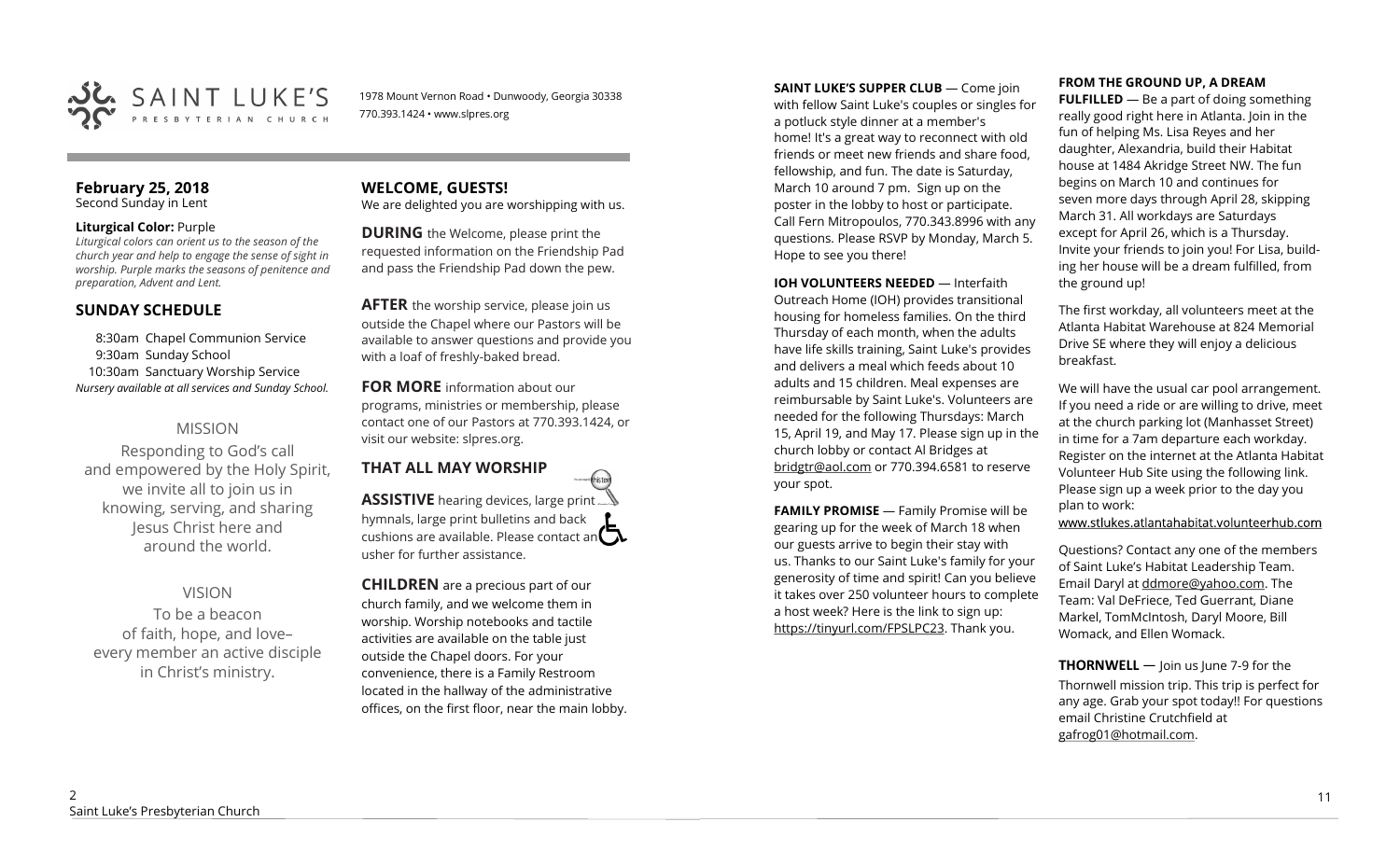# YOUTH MINISTRY

**Phil Brown philbrown@slpres.org / 770.393.1424 ext. 238**  \_\_\_\_\_\_\_\_\_\_\_\_\_\_\_\_\_\_\_\_\_\_\_\_\_\_\_\_\_\_\_\_\_\_\_\_\_\_\_\_\_\_\_\_\_\_\_\_\_\_\_\_\_\_\_\_\_\_\_\_\_\_\_\_\_\_\_\_\_\_\_\_\_\_\_\_\_\_\_\_\_\_\_\_\_\_\_

#### **HERE'S WHAT'S COMING UP IN YOUTH MINISTRY:**

#### **TODAY, FEBRUARY 25**

Sunday school at 9:30am-10:15am in Youth room.

#### **TODAY, FEBRUARY 25, HUNGER WALK, GA STATE STADIUM (OLD TURNER FIELD)**

Our youth will walk with16,000 people to help end hunger in Atlanta. The money raised goes directly to our ministry partners, the Atlanta Community Food Bank, and the Presbytery's Grants for Hunger Ministries. If you would like to support this cause, please put a check in Phil's box and mark Hunger Walk in the memo line.

#### **HIGH SCHOOL RETREAT, MARCH 16-18**

Registration is open: register under Youth Ministry on the website. We will need adults. Cost is \$120 per youth/ free for adults who come along. The cost includes transportation, meals (except for lunch on the way home), lodging, high ropes course, and programming. Registrations due March 1. Payments and paperwork March 10. We will leave Saint Luke's at 6pm on Friday and return mid-afternoon on Sunday.

# MUSIC MINISTRY

**Clair Maxwell clairmaxwell@slpres.org / 770.393.1424 ext. 227**   $\_$  , and the set of the set of the set of the set of the set of the set of the set of the set of the set of the set of the set of the set of the set of the set of the set of the set of the set of the set of the set of th

#### **CHOIR REHEARSALS ON WEDNESDAYS**

5:00-5:45pm Cherub Choir, Ages 4-5, *Yvonne Miller, Director*  5:00-5:45pm Westminster Choir, Grades 1-5, *Clair Maxwell, Director*  6:30-7:20pm Festival Ringers, Youth & Adults, *Clair Maxwell, Director*  7:30-9:00pm Chancel Choir, Youth & Adults, *Clair Maxwell, Director* 

#### **CHASTAIN AT SAINT LUKE'S**

Save the date, Sunday, April 22 at 6:30pm. Performing slots are open. Contact Clair Maxwell with your interest in participating. clairmaxwell@slpres.org.

# **In Preparation for Worship**

"Open to me the gates of righteousness, that I may enter through them and give thanks to the Lord. This is the gate of the Lord; the righteous shall enter through it"

 *- Psalm 118:19-20*

**Prelude** Prelude *Searle Wright* 

#### **Welcome and Announcements**

*If you are new to Saint Luke's today, welcome, we are so glad you are here! We have a gift of fresh bread we would love to give to you as a token of our gratitude. Please introduce yourself after worship to receive your welcome gift.*

*Please take the time now to fill out the Friendship Pads situated at the end of each pew. Write down your names and pass the pad down the pew, so that you may greet your pew neighbors by name and that we may know you are here.*

#### **Call to Worship\*** from John 10 and Psalm 23

Leader: O God in Christ, you are the good shepherd,

**People: you lead us to green pastures, to still waters, and restore our souls.**

- Leader: O God in Christ, you are the gateway to abundant life.
- **People: In you, goodness and mercy follow us our whole life long.**

Leader: Let us dwell in the house of the Lord with worship and praise.

**Opening Hymn #720\*** Jesus Calls Us *GALILEE*

## **Call to Confession\***

Leader: The Lord be with you. **People: And also with you.** Leader: Let us pray.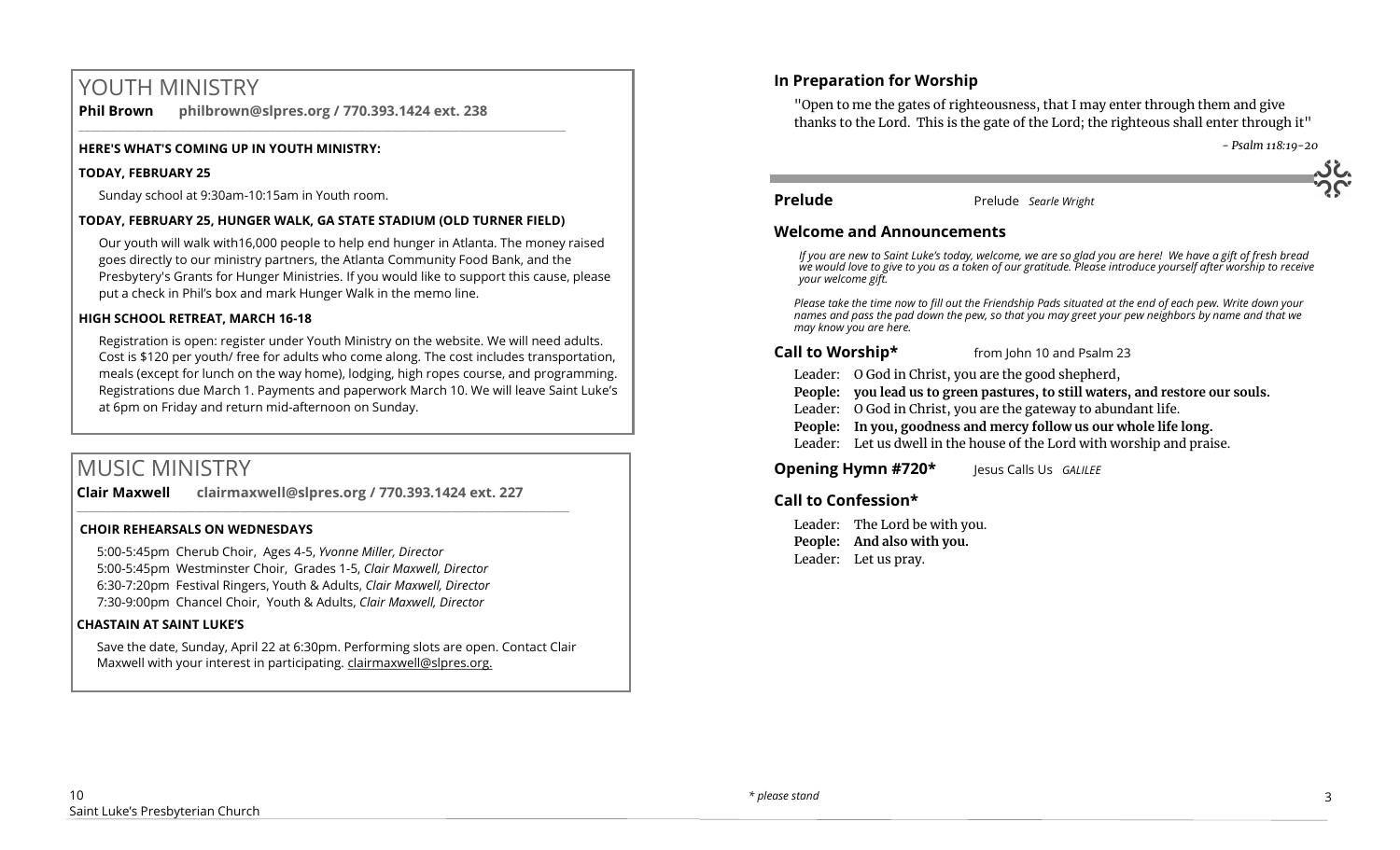## **Prayer of Confession\***

**Holy God, we confess to you and one another that we have not always followed Christ's call or example. We have looked for our own ways in and out, and therefore gone astray. Lead us back into your fold and guard our souls. Let us out to the abundant pastures of righteous living that you have shown to us in Jesus. Hear also the personal confessions on our hearts…***(Silence is kept for personal reflection.)*

Leader: Lord, in your mercy. **People: Hear our prayer. Amen.**

## **Assurance of Forgiveness\***

#### **Song of Praise #468\*** In My Life *LORD, BE GLORIFIED*

**In my life, Lord, be glorified; be glorified. In my life, Lord, be glorified today.** 

## **Passing the Peace of Christ\***

Leader: May the peace of Christ be with you. **People: And also with you.** 

## **Prayer for Illumination**

**Scripture Lesson** John 10:1-18, *pages 103-104 of the New Testament*

Leader: The Word of the Lord. **People: Thanks be to God.**

#### **Tell Us Our Story**  Catherine Anne Thomas **Cathering Anne Thomas**

*Children are always welcome to stay in worship. If preferred, parents may take their child(ren) to the nursery.*

**Sermon The Good Shepherd and The Gateway** Kari Young &

David Lower

# S P L A S H ! CHILDREN'S MINISTRIES

**Catherine Anne Thomas cathomas@slpres.org / 770.393.1424 ext. 228** 

#### **LENT IS HERE!**

Families with children are invited to pick up a Lent Activity Guide in the main lobby. Prepare your hearts!

**\_\_\_\_\_\_\_\_\_\_\_\_\_\_\_\_\_\_\_\_\_\_\_\_\_\_\_\_\_\_\_\_\_\_\_\_\_\_\_\_\_\_\_\_\_\_\_\_\_\_\_\_\_\_\_\_\_\_\_\_\_\_\_\_\_\_\_\_\_\_\_\_\_\_\_\_\_\_\_\_\_\_\_\_\_\_\_\_\_\_\_\_\_\_\_\_\_\_\_\_\_\_\_\_\_\_** 

#### **FEAST, DINNER AT 5:45PM AND PROGRAMMING AT 6:25PM**

**Heroes of the Bible, Age 3 through Kindergarten** — We'll keep learning about the exciting adventures of people who did great things for God. We can do great things for God, too! Room 120.

**Grow Together Now, 1st Grade through 5th Grade** — Our learning focus for this session will be Humility, Kindness and Cooperation. We'll examine these virtues through the lens of scripture as well as our own lives. This class learns through a lively assortment of group activities; always something new! 1st- 3rd– The Dock and 4th & 5th– The Lighthouse.

## **FEAST VARIETY SHOW**

Wednesday, March 7 at 6:30pm on the Great Hall stage. All acts and all ages are welcome! Sign up on the poster in the lobby.

## **SHIPWRECKED!**

Shipwrecked VBS registration will be up and running very soon. Get ready for an adventure to an uncharted 'island" experience where kids are anchored in the truth that Jesus helps them in many ways to weather life's storms.

As our kids will soon be shipwrecked; your cast-offs can help our castaways! Here are some of the things needed for VBS. Bring all items to the office across the hall from the copy room. If you have questions or need us to pick up any item, please contact Catherine Anne at [cathomas@slpres.org.](mailto:cathomas@slpres.org)

- Boxes- from medium to large appliance size.
- Dropcloths
- Long paper tubes- wrapping, carpet, etc.
- Clear Plastic Bowls- i.e. dollar store or leftover from catering.
- Clear Christmas Lights- only if you do not need them back.
- Artifical Palm Trees- can be returned.
- Tiki Torches
- Raffia or Straw Fringe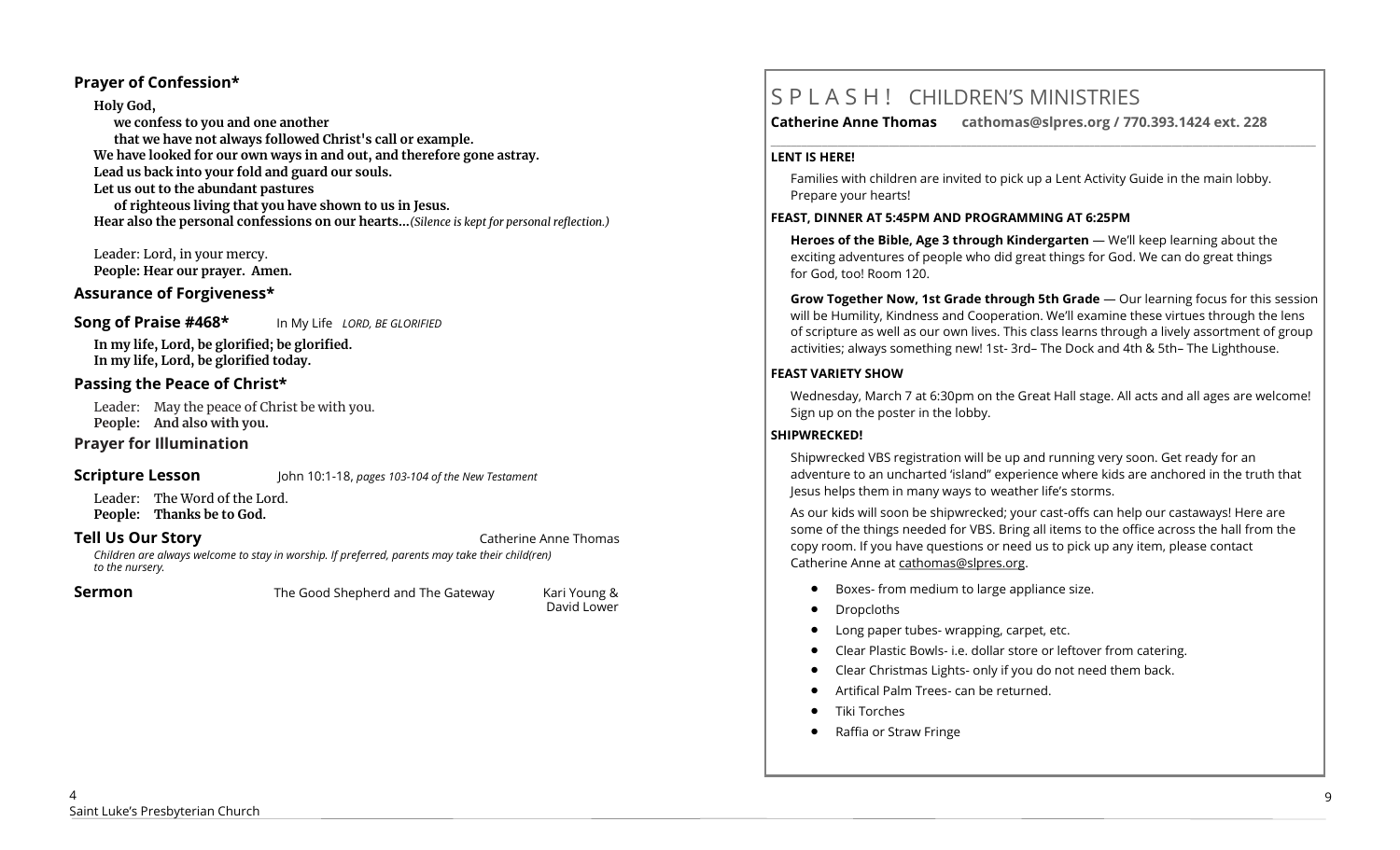# ADULT MINISTRY

**Shannon Dill shannondill@slpres.org / 770.393.1424 ext. 229**   $\_$  , and the set of the set of the set of the set of the set of the set of the set of the set of the set of the set of the set of the set of the set of the set of the set of the set of the set of the set of the set of th

## **ADULT SUNDAY SCHOOL**

Individual classes have begun. Please see the website for a full description of each class. (http://slpres.org/program-ministries/adult-ministry/sunday-school)

Faith Foundations: Room 232 House to House: Room 203 Seasons of the Spirit: Room 231/233 Soul Food: Room 234/236

## **FRIDAY MORNING MEN'S BIBLE STUDY**

Fellowship and Bible study every Friday from 6:40am-8am in the Parlor with Dan Joyce.

## **BIBLE STUDY: "WAYFARERS"**

Come join David, Shannon or Phil as this week's preacher leads a study of the scripture for the upcoming Sunday's worship. Meet on Wednesdays at 10am in the church library.

## **LENTEN JOURNAL/STUDY**

To access the Lenten Journal/Study please go to this link: http://tinyurl.com/slpclent2018. The journal is entitled *Meeting Jesus in the Gospel of John*; a six week offering of prayer and reflection from the Society of Saint John the Evangelist and the Center for Ministry of Teaching at Virginia Theological Seminary. Everyone can sign up to receive daily videos - sign up here: [http://meetingjesusinjohn.org.](http://meetingjesusinjohn.org/) Hard copies of the journal/study are available in the church lobby.

# **Affirmation of Faith\*** Apostles' Creed

**I believe in God, the Father Almighty, Maker of heaven and earth, and in Jesus Christ, His only Son, our Lord; who was conceived by the Holy Ghost, born of the Virgin Mary, suffered under Pontius Pilate; was crucified, dead, and buried; He descended into hell; the third day He rose again from the dead; He ascended into heaven, and sitteth on the right hand of God the Father Almighty; from thence He shall come to judge the quick and the dead. I believe in the Holy Ghost; the holy catholic Church; the communion of saints; the forgiveness of sins; the resurrection of the body; and the life everlasting. Amen.**

# **Offering Invitation**

*Giving is a tangible sign of worship. If you give electronically, there is a blue, laminated, electronic giving in the pew rack to place in the offering plate as it is passed.*

**Offertory** Meditation *Harold Drake* 

## **Song of Thanksgiving #606\*** Praise God, from Whom All Blessings Flow *OLD HUNDREDTH*

# **Holy Communion**

*Communion will be served by intinction (dipping the bread into the cup). Everyone is invited to participate in the sacrament. Children who have discussed the sacrament with their parents and/or pastor are welcome. The cup holds grape juice, not wine, during this service. A server with gluten-free wafers will be standing directly in front of the communion table for those who prefer this option. If you would prefer to be served where you are sitting, please raise your hand.*